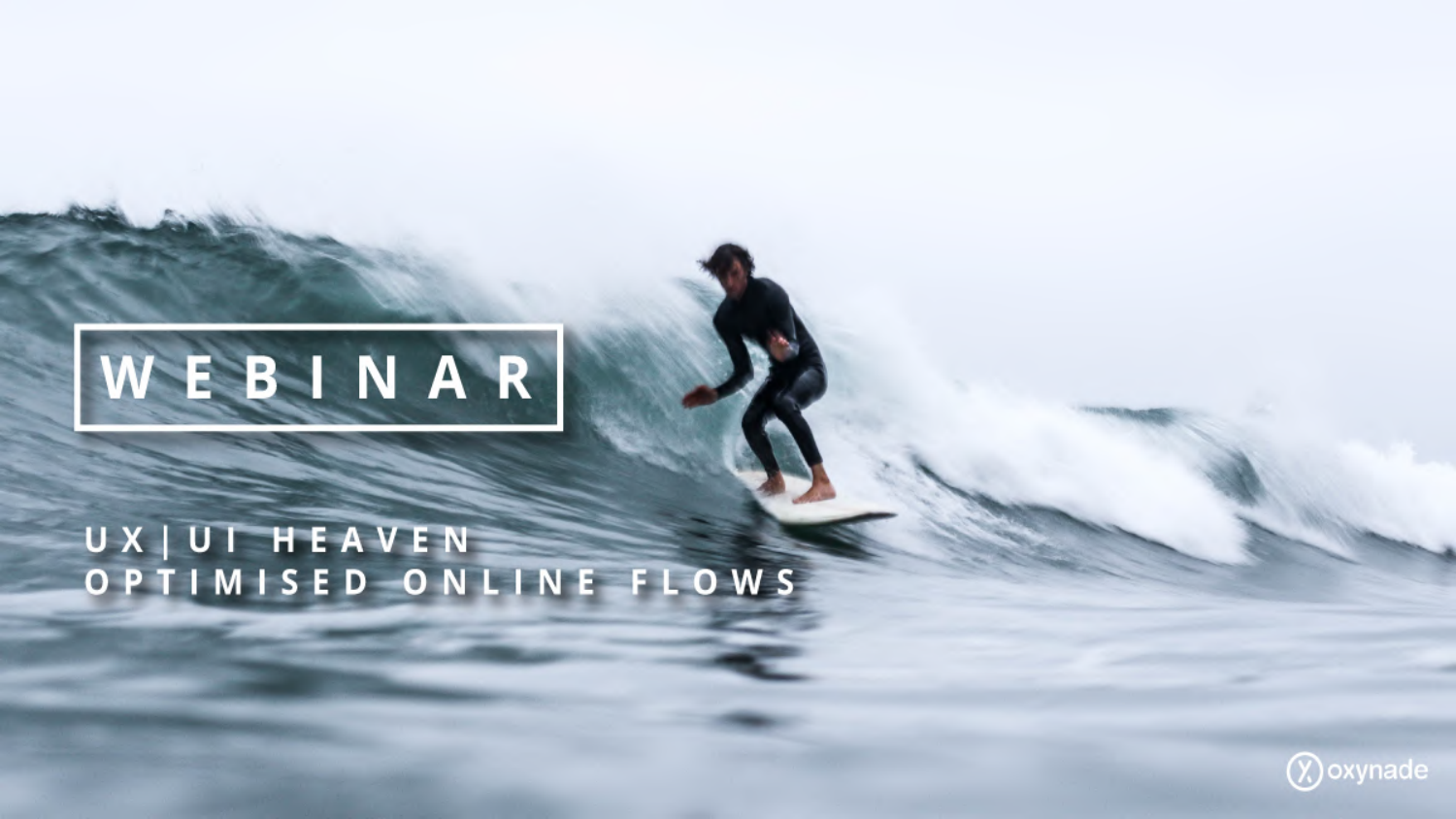### PROGRAM

#### TOP THREE TOPICS

Usability Peaks New Features Mobile -First

THE LIVE DEMO

ROADMAP 2019 | 2020

Q&A



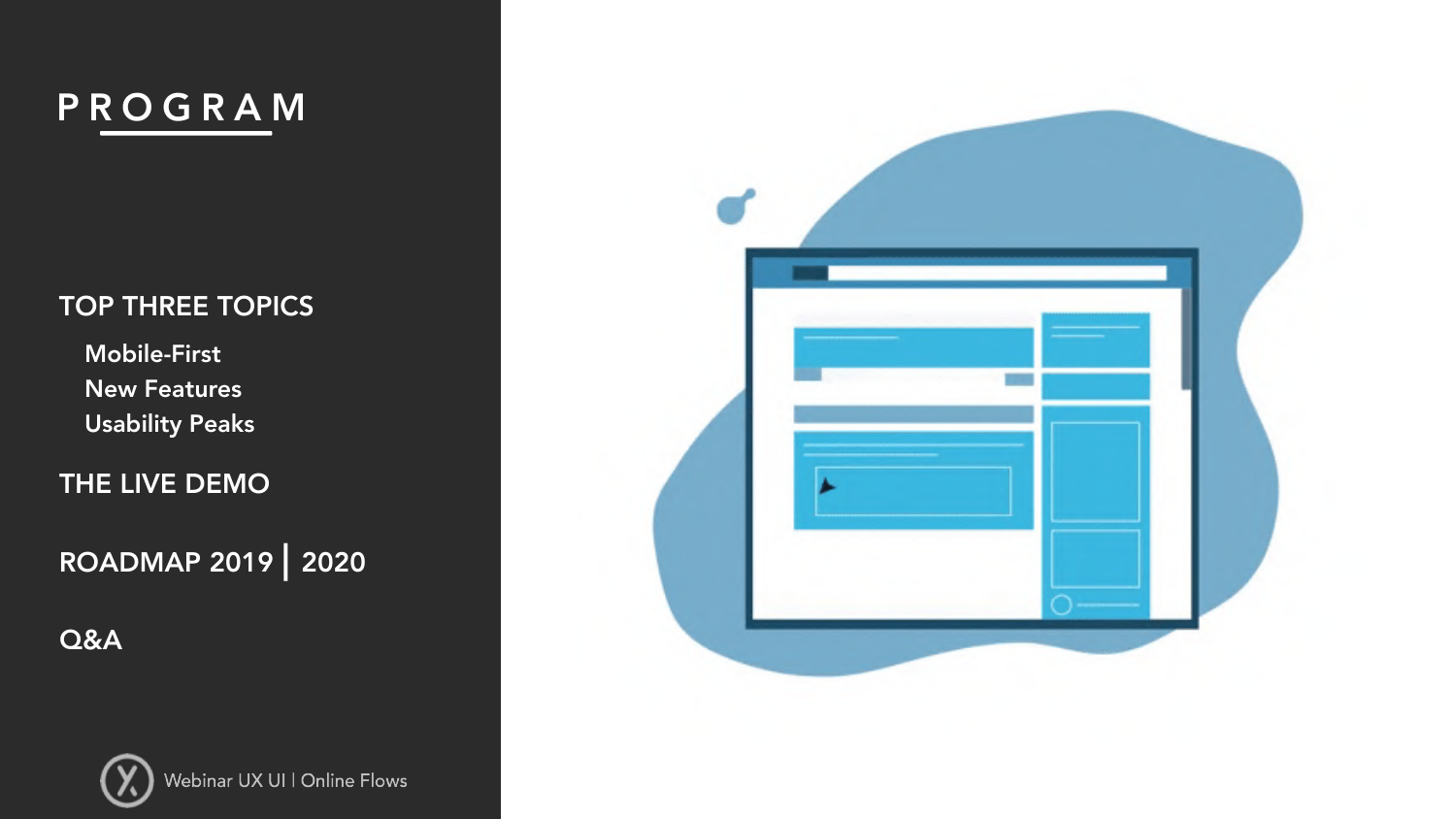## TOP THREE TOPICS

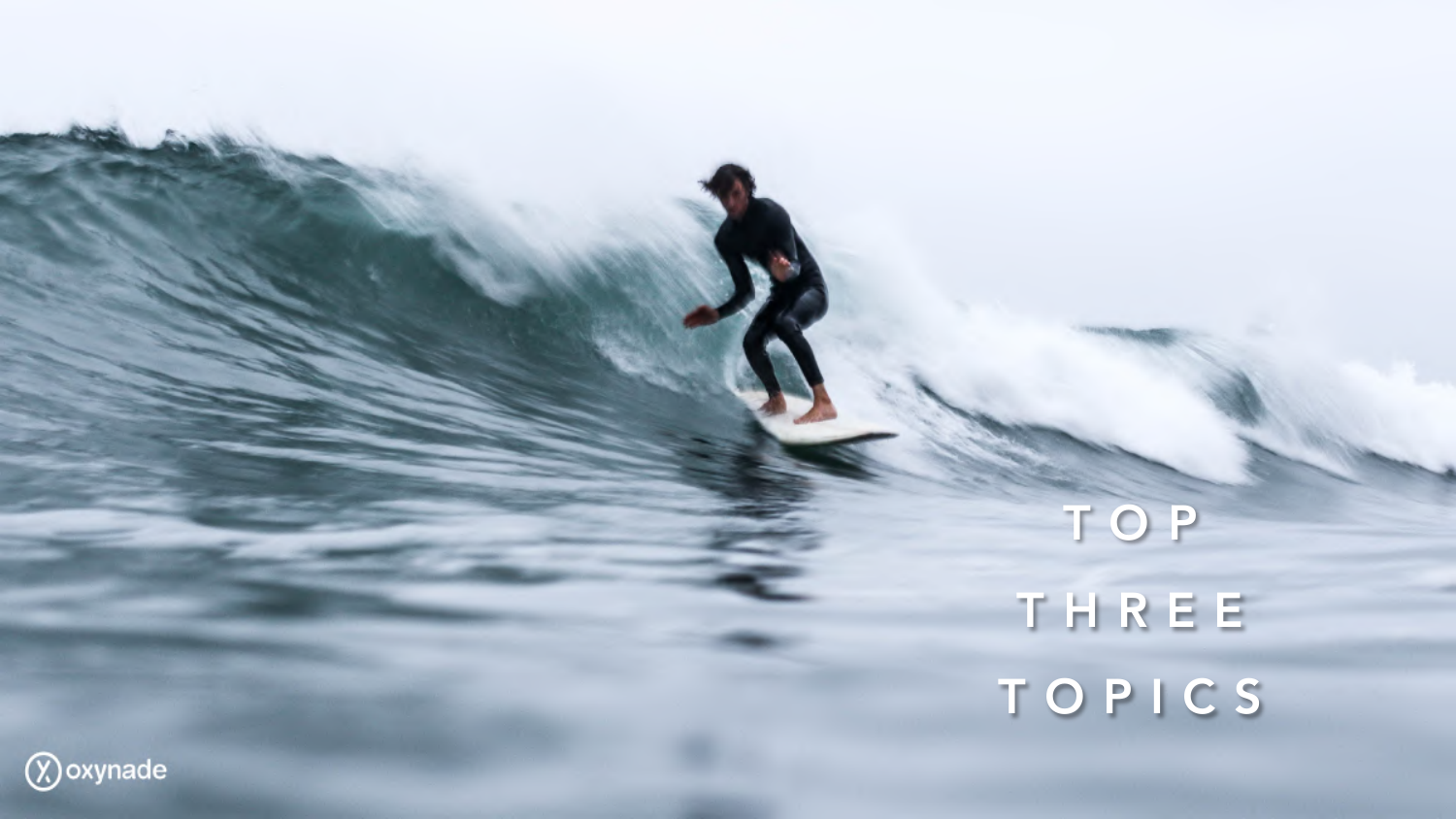TOP 3 TOPICS

Mobile-First

New Features

Usabiliity Peaks



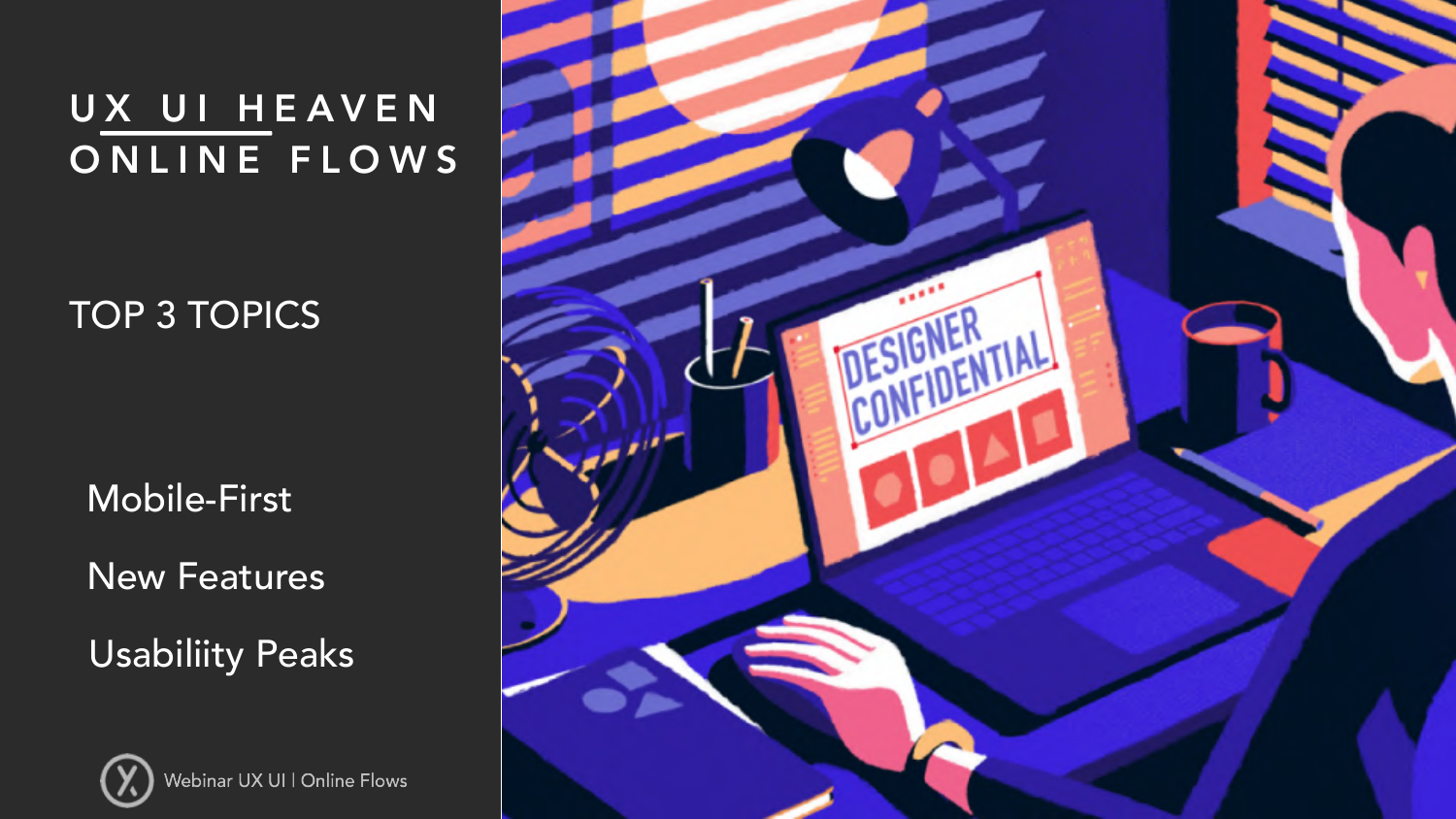#### TOP 3 TOPICS

New Features

Usabiliity Peaks





# Mobile-First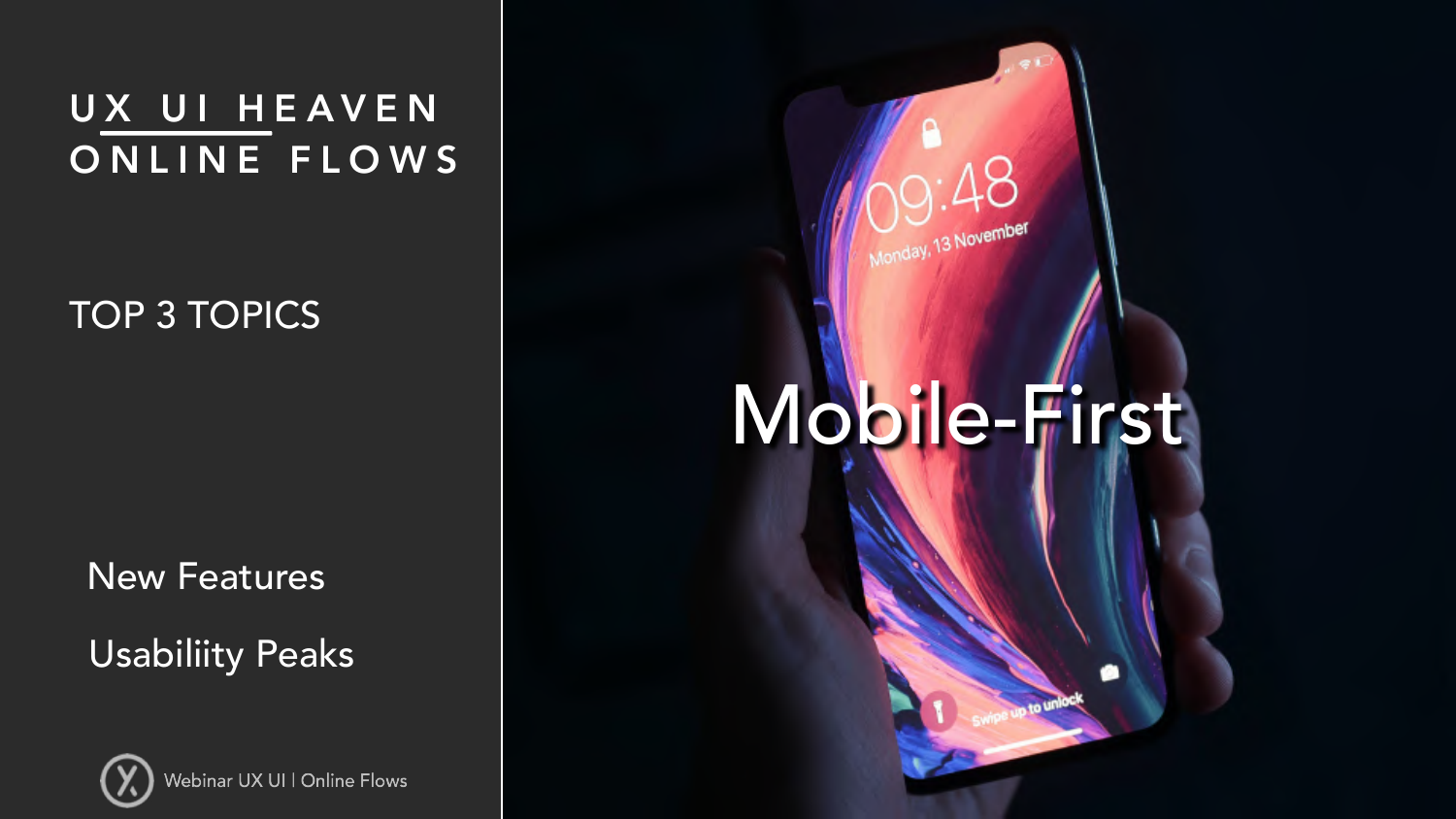TOP 3 TOPICS

Mobile-First

Usabiliity Peaks





## New Features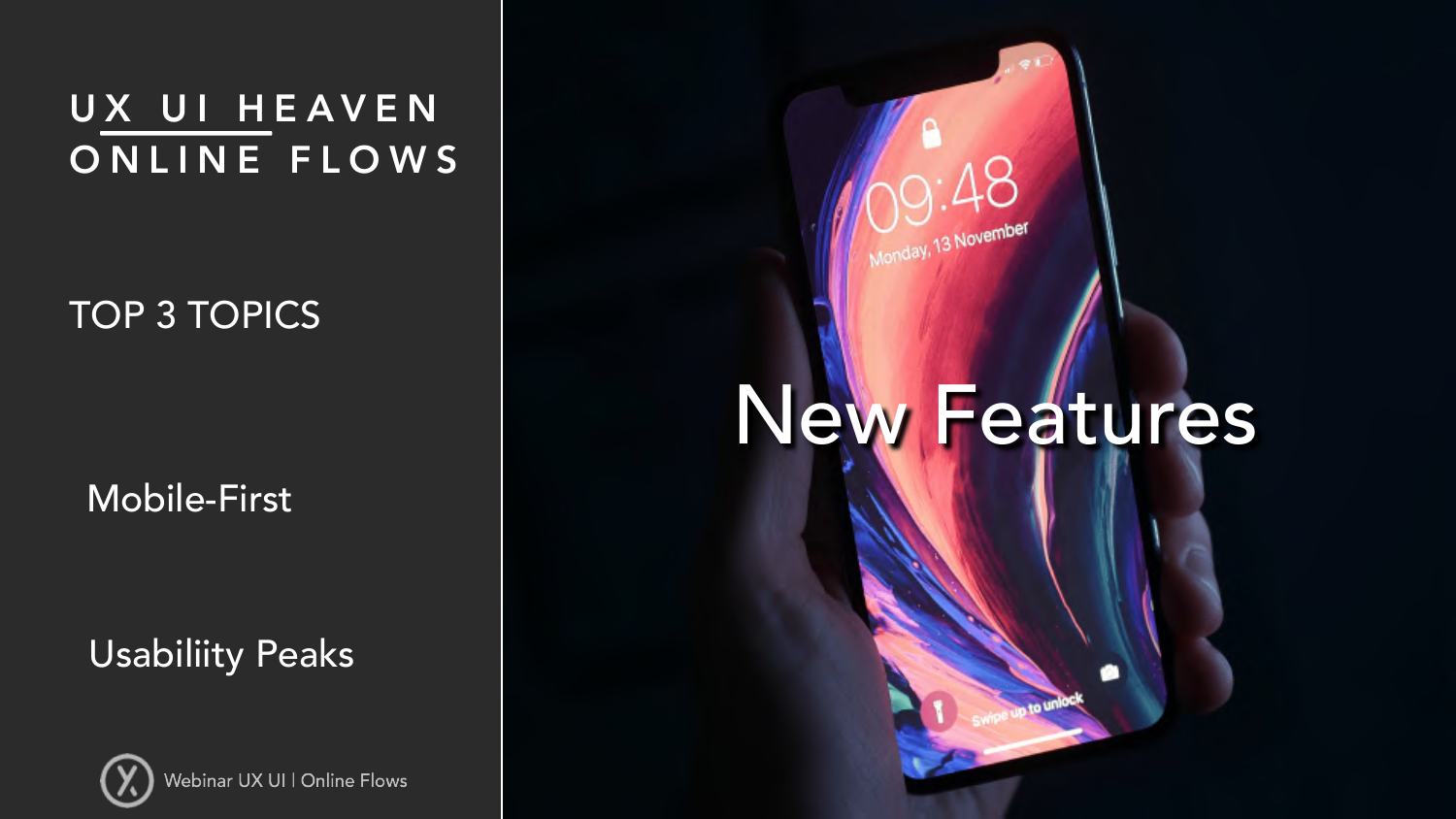TOP 3 TOPICS

Mobile-First

New Features





# Usability Peaks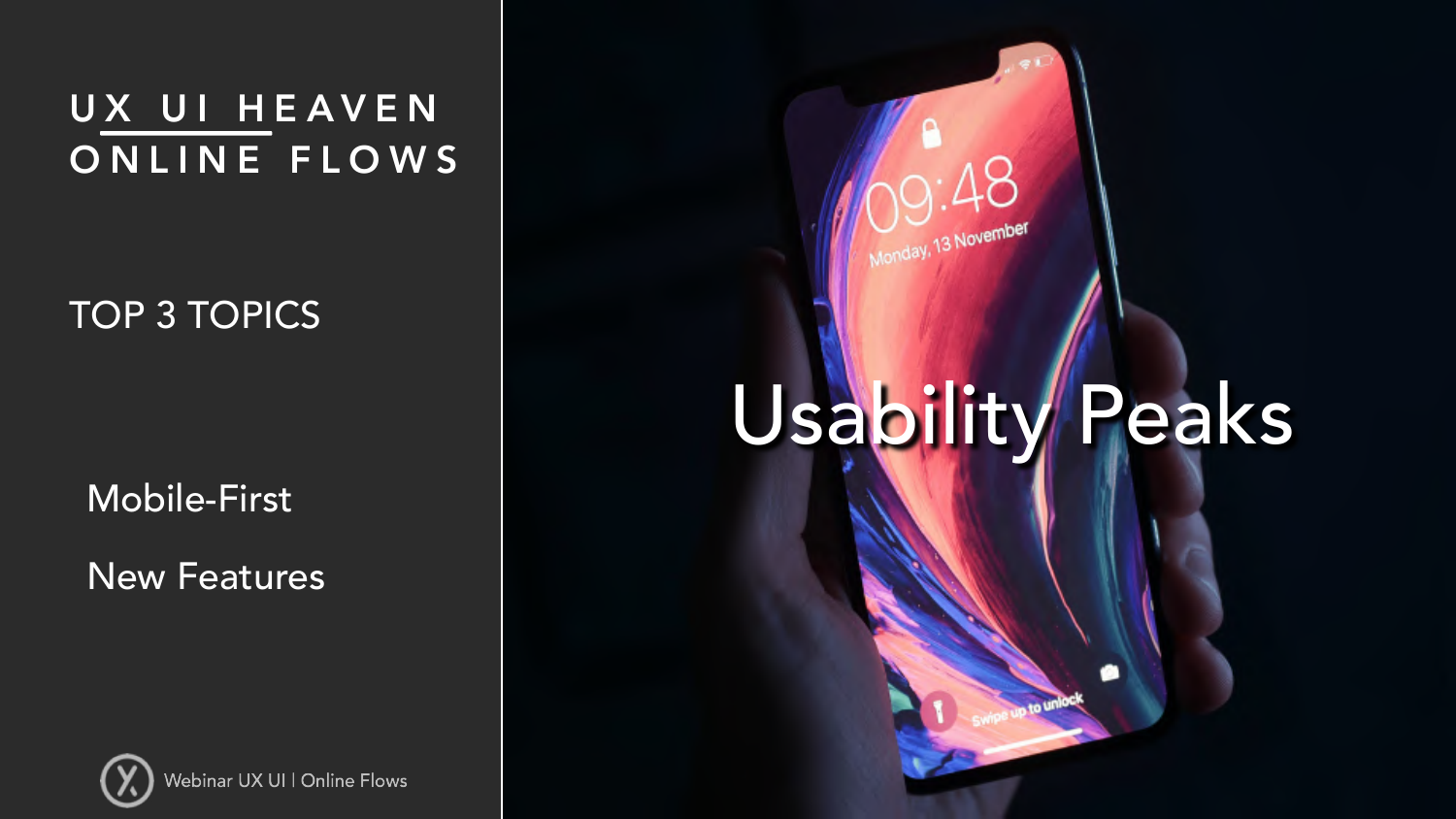## LIVE DEMO COMING UP

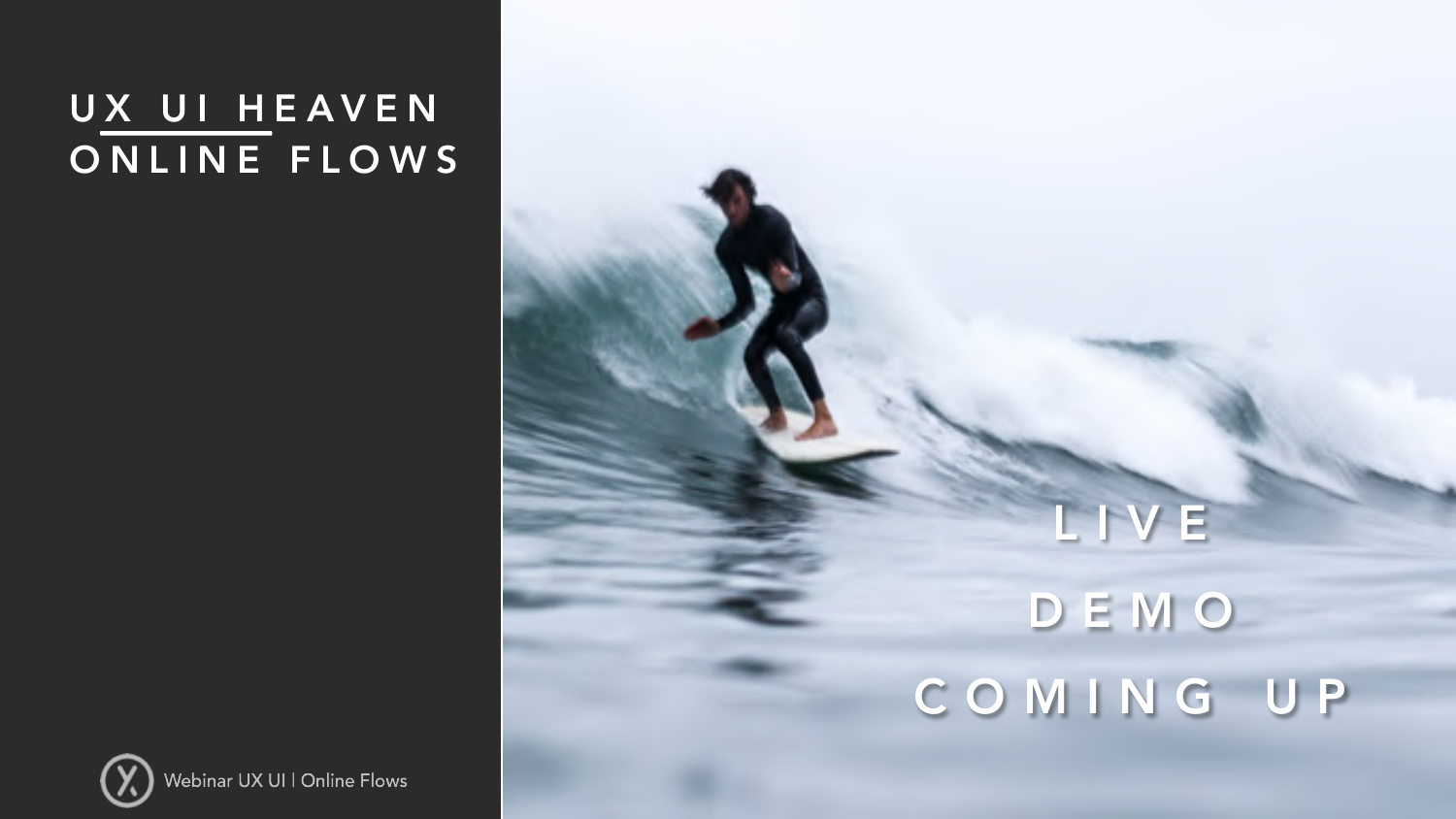## THE ROADMAP 2019 | 2020

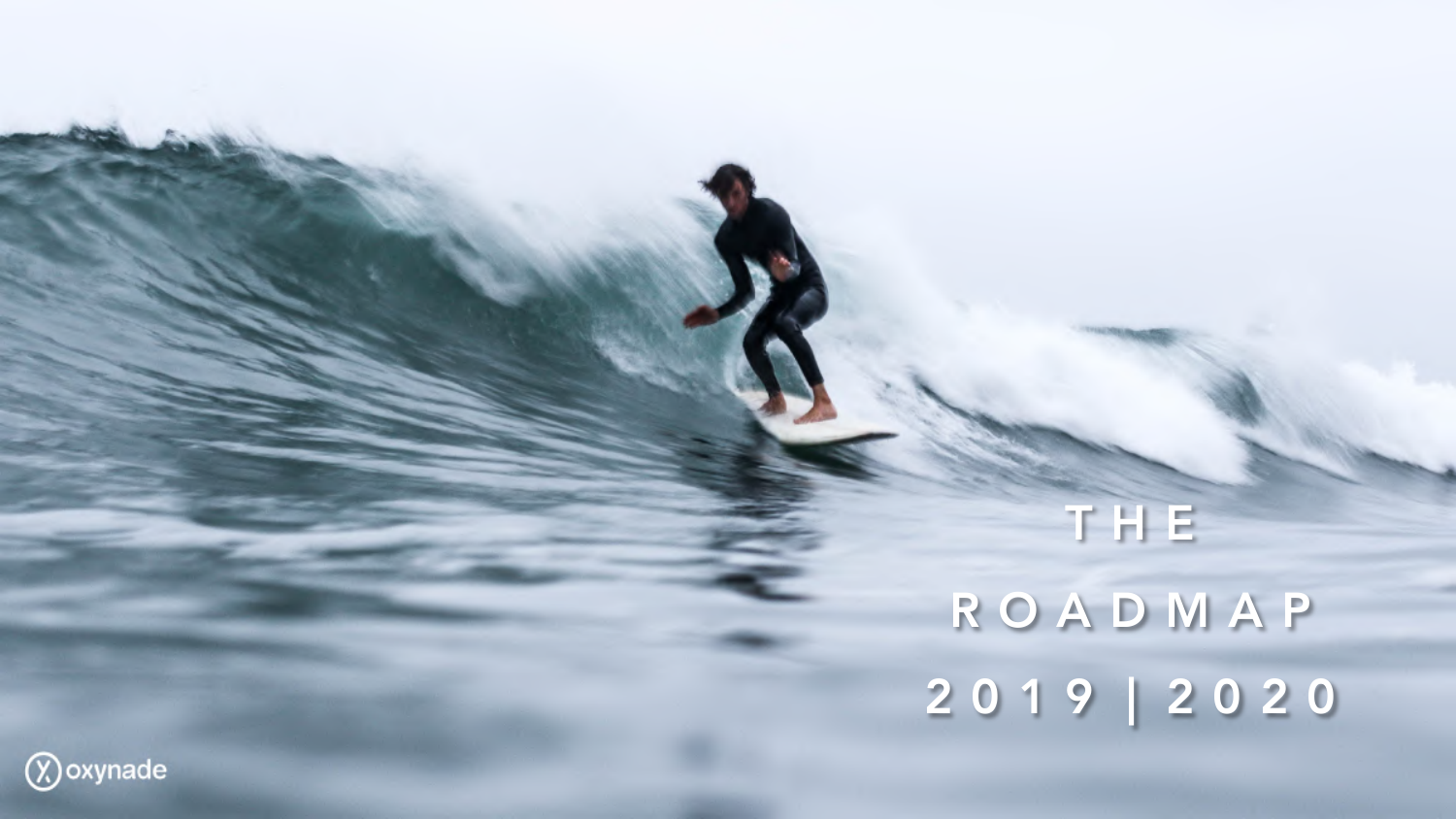## 2019 – OVERVIEW

#### **Already shipped**

- **Manage seat plans in back-office (1.7)**
- **Migration to AWS (1.8)**
- **Manage sale channels in back-office (1.8)**
- **Season cards (1.8)**
- **Connect your PSP (1.8)**
- **Custom questions in box-office (1.8)**

## • **Mobile tickets (1.9)** • **Payment/Delivery methods in backoffice (1.9)**

**To be shipped**

- **Bar/External codes in back-office (1.9)**
- **Seat plan creator simplification (1.10)**
- **Redesign the online webshop (1.10)**

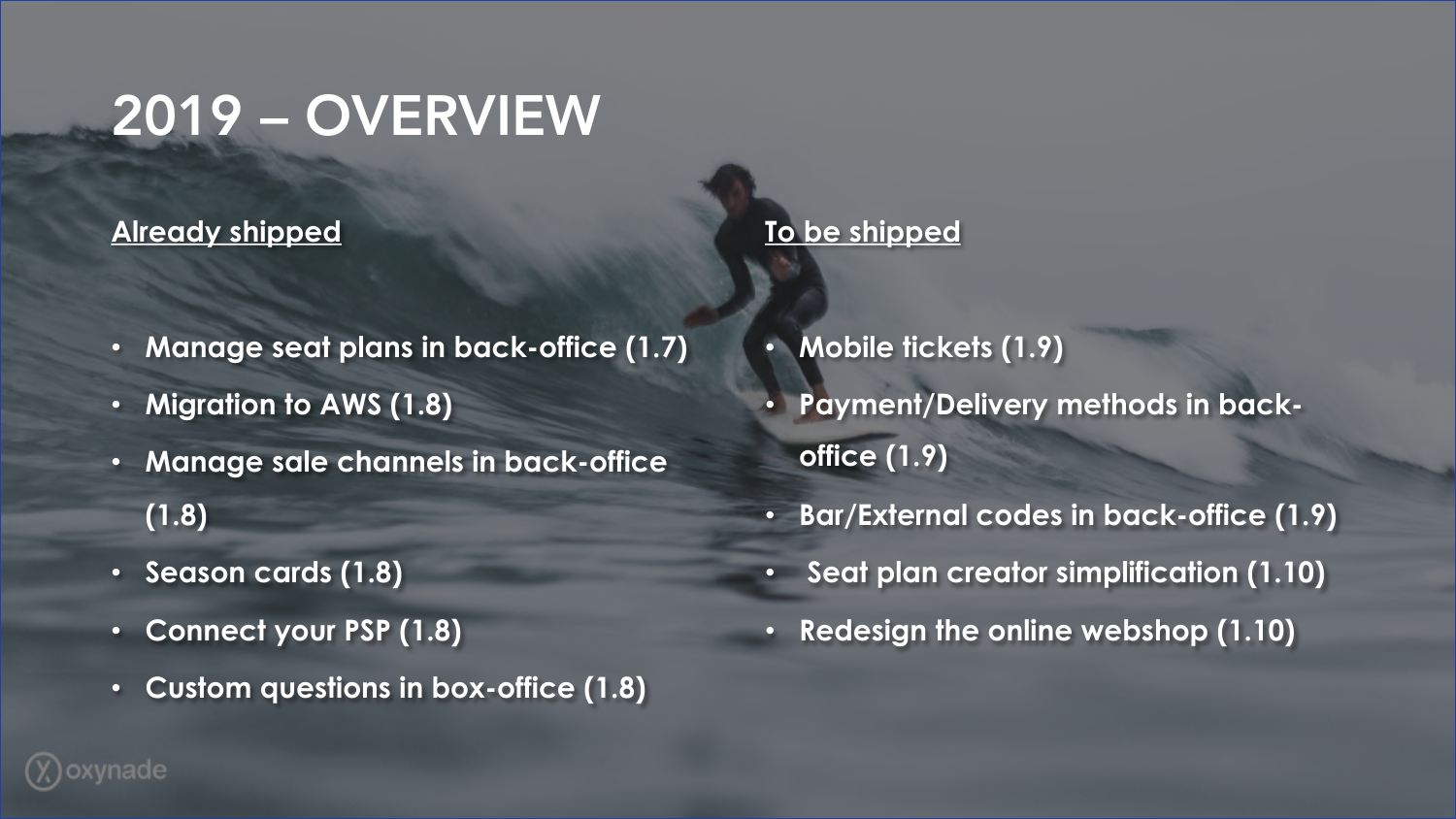## 2020 – PREVIEW

#### **Confirmed**

- **Seating first in the online webshop (1.11)**
- **Selection of customer requested UX updates & feedback processing**
- **PDF generation performance**
- **Revamped API documentation**

• **Visual reporting in new back-office** • **Webshop customer passwords & my account**

• **Admin portal in new back-office**

**To be confirmed**

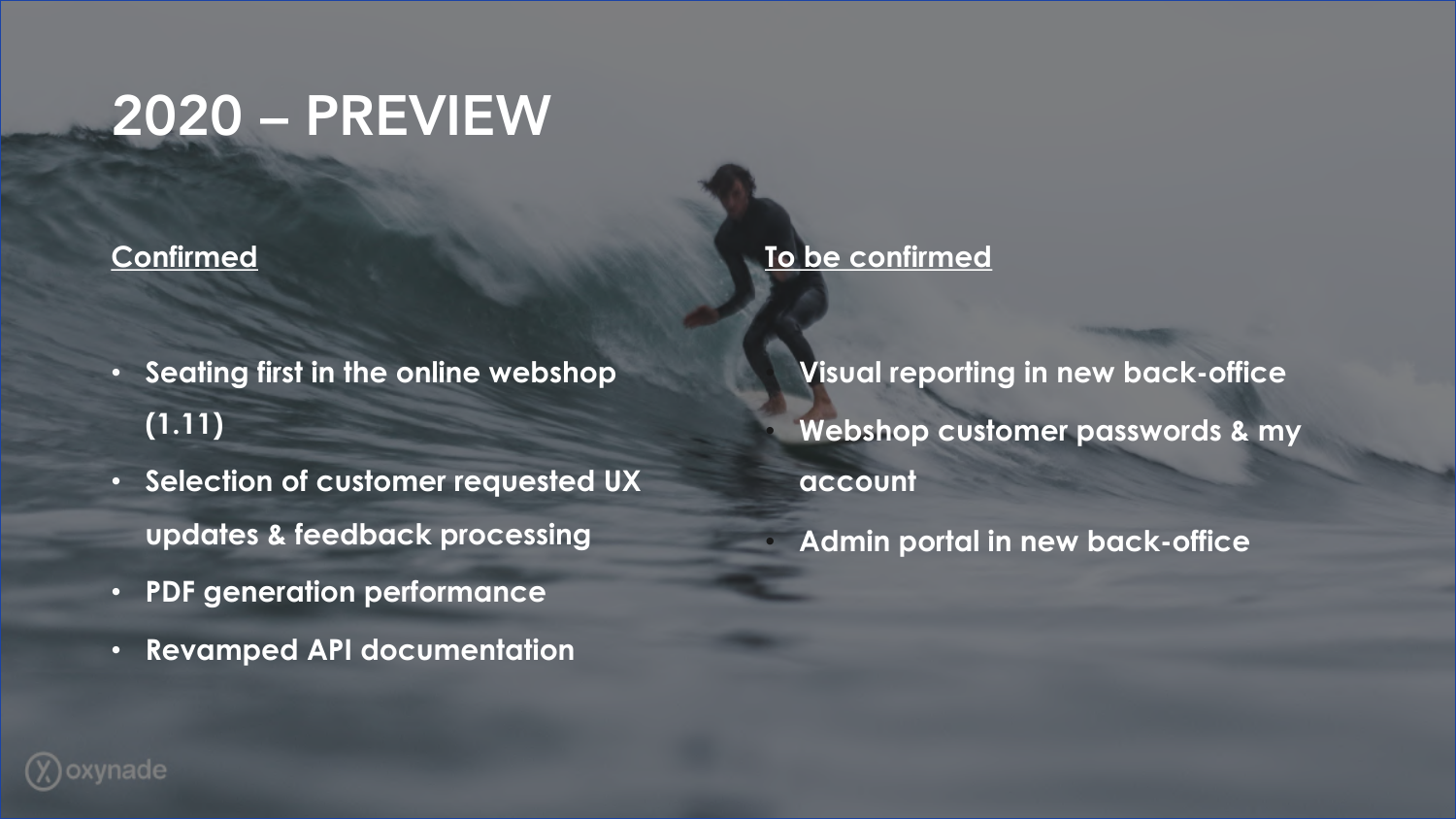

WE GLADLY ANSWER YOUR QUESTIONS JUST SHOOT US AN EMAIL & WE'LL GET BACK TO YOU ASAP



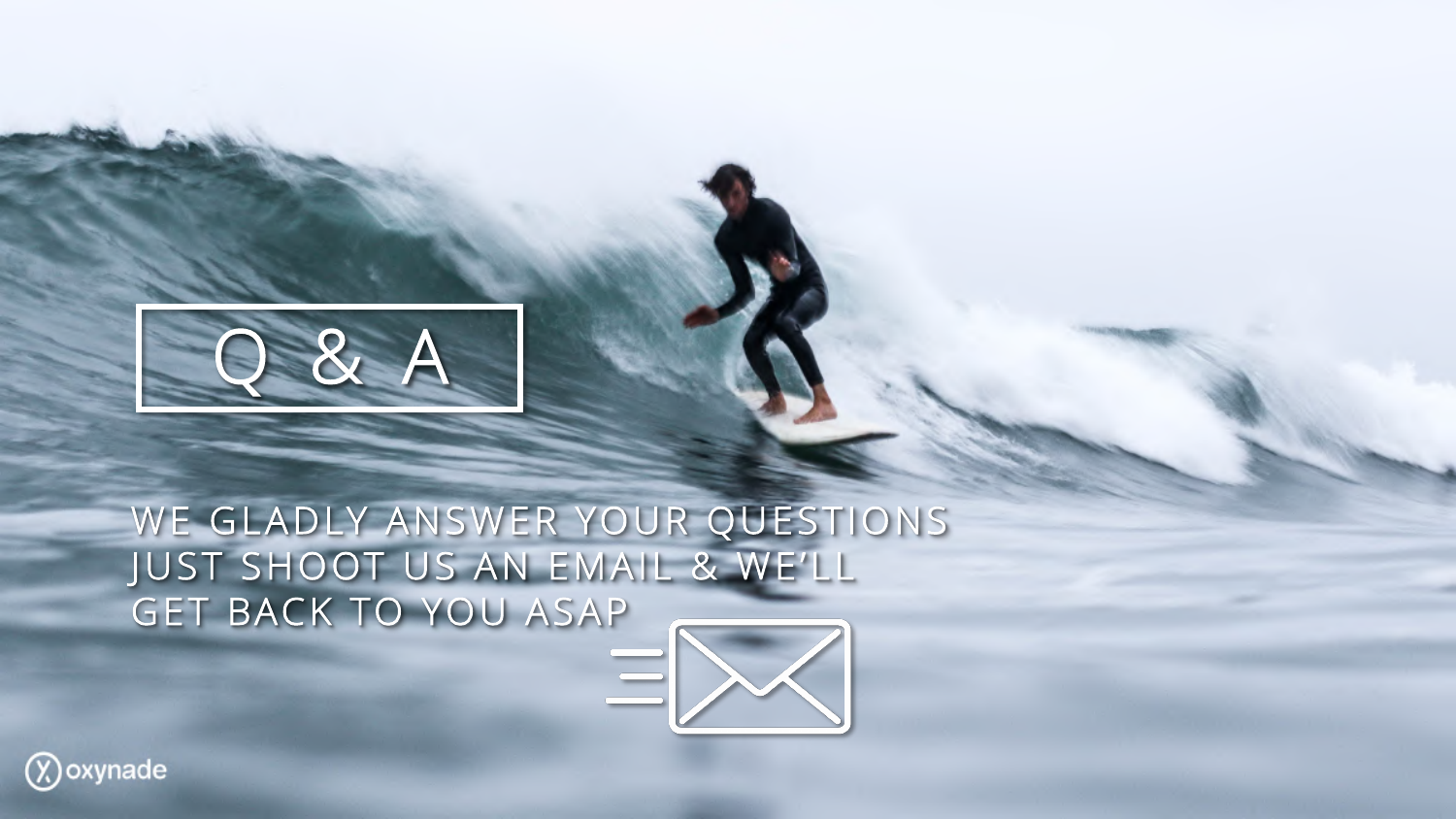# PERSONAL DEMO

### MORE THE HANDS-ON TYPE? REQUEST YOUR PERSONAL DEMO ANYTIME!